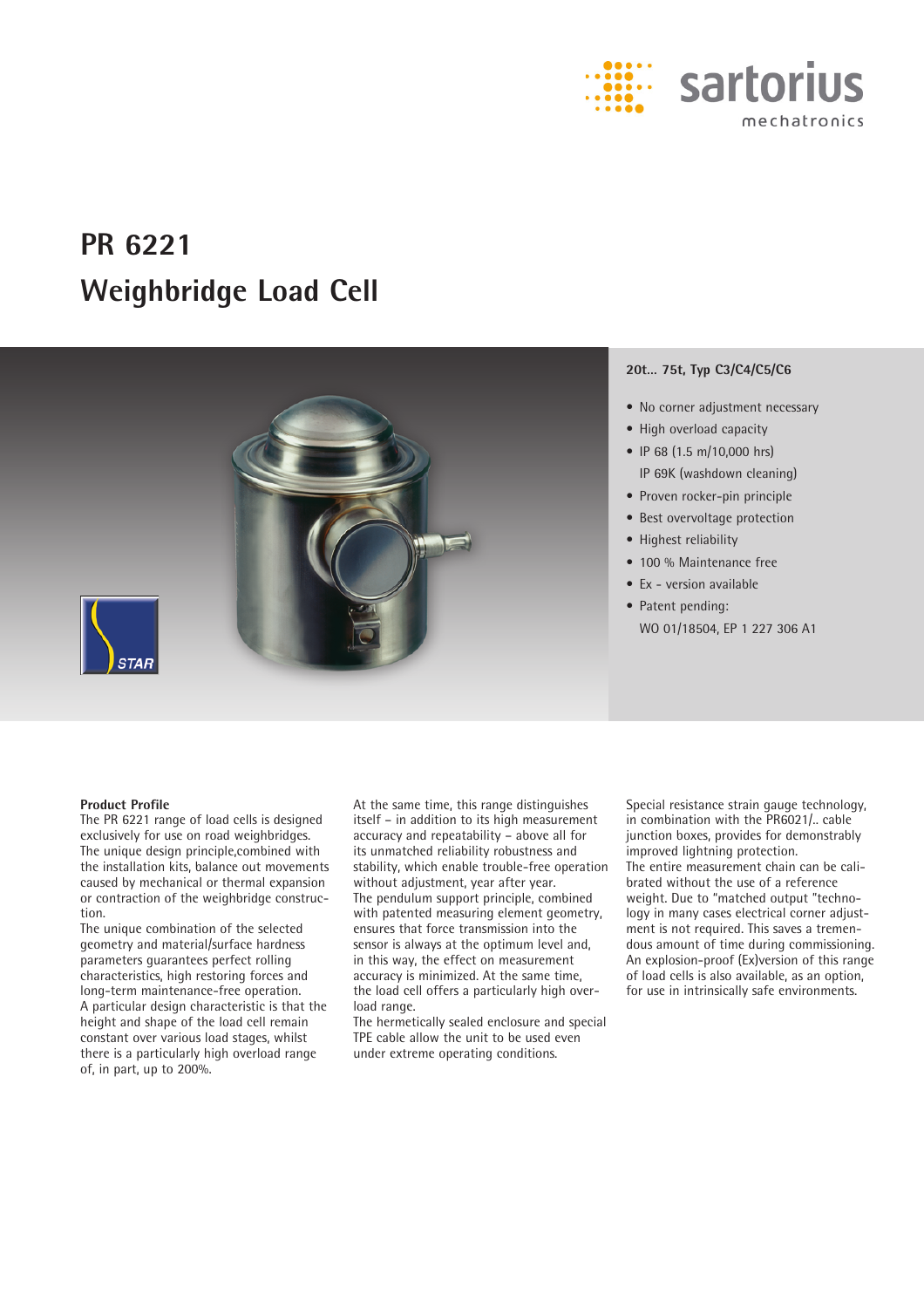| <b>Technical Data</b>                     |                                                                                                                                                           |                               |                                                          |                  |                                           |                                                          |                                                            |              |                     |
|-------------------------------------------|-----------------------------------------------------------------------------------------------------------------------------------------------------------|-------------------------------|----------------------------------------------------------|------------------|-------------------------------------------|----------------------------------------------------------|------------------------------------------------------------|--------------|---------------------|
| Maximum capacity                          | highest limit of specified measuring range                                                                                                                | $E_{\text{max}}$              | 20                                                       | 25               | 30                                        | 50                                                       | 60                                                         | 75           | t                   |
| Max. usable load                          | upper limit for measurements                                                                                                                              | $E_{\rm u}$                   | 40                                                       | 37.5             | 60                                        | 75                                                       | 75                                                         | 75           | t                   |
| Destructive load                          | danger of mechanical destruction                                                                                                                          | $E_d$                         | >100                                                     | >75              | >150                                      | >150                                                     | >150                                                       | $>150$ t     |                     |
| Rated output                              | relative output signal at nominal load                                                                                                                    | $C_{n}$                       | $\mathbf{1}$                                             | $\overline{2}$   | $\mathbf{1}$                              | $\overline{2}$                                           | 2.4                                                        | 3            | mV/V                |
|                                           | for accuracy classes<br>C4 at $E_{max} \ge 60t$ ,                                                                                                         |                               |                                                          |                  |                                           |                                                          | 1.5                                                        | 1.5          | mV/V                |
|                                           | C5 at $E_{max} \ge 50t$                                                                                                                                   |                               |                                                          |                  |                                           | 1.5                                                      | 1.5                                                        | 1.5          | mV/V                |
| Nominal deflection                        | max.elastic deformation under nominal load                                                                                                                | $S_{nom}$                     | 0.4                                                      | 0.5              | 0.5                                       | 0.8                                                      | 0.9                                                        | 1.1          | mm                  |
| <b>Accuracy class</b>                     |                                                                                                                                                           |                               | C <sub>3</sub>                                           | C <sub>4</sub>   |                                           | C <sub>5</sub>                                           | $C6*$                                                      |              |                     |
| Accuracy class                            |                                                                                                                                                           |                               | 0.015                                                    | 0.012            |                                           | 0.010                                                    | 0.008                                                      |              | $\%$ $E_{max}$      |
| Minimum dead load                         | lowest limit of specified measuring range                                                                                                                 | $E_{\text{min}}$              | $\boldsymbol{0}$                                         | $\boldsymbol{0}$ |                                           | $\mathbf 0$                                              | $\mathbf 0$                                                |              | $\%$ $E_{max}$      |
| Min.LC verification<br>interval           | minimum load cell verification interval<br>$(v_{min} = E_{max}/Y)$                                                                                        | Υ                             | 14,000                                                   | 20,000           |                                           | 20,000                                                   | 20,000                                                     |              |                     |
| Deadload Return                           | factor for min. dead load output return<br>$(DR = 1/2 E_{max}/Z)$ for $E_{max}$ 50t:                                                                      | Ζ<br>Z                        | 6,000                                                    | 8,000<br>6,000   |                                           | 8,000<br>6,000                                           | 8,000                                                      |              |                     |
| Tolerance<br>on rated output              | permissible deviation from rated output                                                                                                                   | $d_c$                         | < 0.07                                                   | < 0.07           |                                           | < 0.07                                                   | < 0.07                                                     |              | $\%C_n$             |
| Zero output signal                        | load cell output signal under<br>unloaded condition                                                                                                       | $S_{\text{min}}$              | < 1.0                                                    | $<1.0$           |                                           | < 1.0                                                    | < 1.0                                                      |              | $\%$ C <sub>n</sub> |
| Repeatability error                       | max.change in load cell output<br>for repeated loading                                                                                                    | $\epsilon_{\textrm{\tiny R}}$ | < 0.005                                                  | < 0.005          |                                           | < 0.005                                                  | < 0.005                                                    |              | $% C_n$             |
| Creep, during 30 min                      | max.change in load cell output<br>under nominal load                                                                                                      | $d_{cr}$                      | < 0.015                                                  |                  | < 0.0125                                  | < 0.010                                                  | < 0.008                                                    |              | $\%$ C <sub>n</sub> |
| Non-linearity                             | max. deviation from best straight line<br>through zero                                                                                                    | $d_{\text{Lin}}$              | < 0.01                                                   | < 0.01           |                                           | < 0.01                                                   | < 0.01                                                     |              | $\%$ C <sub>n</sub> |
| Hysteresis                                | max. diff.in LC output between loading and<br>unloading                                                                                                   | $d_{hv}$                      | < 0.0165                                                 | < 0.0125         |                                           | < 0.010                                                  | < 0.008                                                    |              | $\%$ $C_n$          |
| Temperature effect<br>on $S_{\text{min}}$ | max. change of $S_{min}$ /10K $\Delta T$ over<br>$Br$ referred to $Cn$                                                                                    |                               | $TK_{smin}$ < 0.01                                       | < 0.007          |                                           | < 0.007                                                  | < 0.007                                                    |              | $\%C_n/10K$         |
| Temperature effect<br>on $C_n$            | max. change of C <sub>0</sub> /10K $\Delta T$ over<br>$Br$ referred to $Cn$                                                                               | TK <sub>c</sub>               | < 0.01                                                   | < 0.008          |                                           | < 0.007                                                  | < 0.005                                                    |              | $\%C_n/10K$         |
| Input impedance                           | between supply terminals                                                                                                                                  | $R_{LC}$                      | $1,080 \pm 10$                                           |                  | $1,080 \pm 10$                            | $1,080 \pm 10$                                           | $1,080 \pm 10$                                             |              | Ω                   |
| Output impedance                          | between measuring terminals<br>at $E_{max} = 50t$<br>for accuracy classes<br>C <sub>5</sub><br>C4,C5 at $E_{max} = 60t$<br>$C4$ , $C5$ at $E_{max} = 75t$ | $R_0$                         | $1,010 \pm 1$<br>$760 + 1$<br>$635 \pm 1$<br>$510 \pm 1$ | $1,010 \pm 1$    | $760 \pm 1$<br>$635 \pm 1$<br>$510 \pm 1$ | $1,010 \pm 1$<br>$760 + 1$<br>$635 \pm 1$<br>$510 \pm 1$ | $1,010 \pm 1$<br>$760 \pm 1$<br>$635 \pm 1$<br>$510 \pm 1$ | Ω            | Ω<br>Ω<br>$\Omega$  |
| Insulation impedance                      | between measuring circuit and housing<br>at $100V_{\text{DC}}$                                                                                            | $R_{15}$                      | >5,000                                                   | >5,000           |                                           | >5,000                                                   | >5,000                                                     |              | MΩ                  |
| Insulation voltage                        | between circuit and housing                                                                                                                               |                               | 500                                                      | 500              |                                           | 500                                                      | 500                                                        |              | $V_{\text{DC}}$     |
| Recommended supply<br>voltage             | to hold the specified performance                                                                                                                         | $B_u$                         | 424                                                      | 424              |                                           | 424                                                      | 424                                                        | V            |                     |
| Max. supply voltage                       | permissible for continuous operation<br>without damage                                                                                                    | $U_{\text{max}}$              | 32                                                       | 32               |                                           | 32                                                       | 32                                                         | $\vee$       |                     |
| Nominal ambient<br>temp. range            | to hold the specified performance                                                                                                                         | $B_T$                         | $-10+55$                                                 |                  | $-10+55$                                  | $-10+55$                                                 | $-10+55$                                                   | $^{\circ}$ C |                     |
| Usable ambient<br>temp. range             | permissible for continuous operation<br>without damage                                                                                                    | $B_{\tau u}$                  | $-40+95$                                                 |                  | $-40+95$                                  | $-40+95$                                                 | $-40+95$                                                   | $^{\circ}$ C |                     |
| Storage temperature<br>range              | transportation and storage                                                                                                                                | $B_{T1}$                      | $-40+95$                                                 |                  | $-40+95$                                  | $-40+95$                                                 | $-40+95$                                                   | $^{\circ}$ C |                     |
| Permissible eccentricity                  | permissible displacement from nominal<br>load line                                                                                                        | $\mathsf{S}_{\textup{ex}}$    | 10                                                       | 10               |                                           | 10                                                       | 10                                                         | mm           |                     |
| Vibration resistance                      | resistance against oscillation<br>(IEC68-2-6 Fc)                                                                                                          |                               | 20g, 100h,<br>10  150Hz 10  150Hz                        |                  | 20g, 100h,                                | 20g, 100h,                                               | 20g, 100h,<br>10  150Hz 10  150Hz                          |              |                     |
| Air pressure effect                       | influence of ambient air pressure on $S_{min}$                                                                                                            |                               | $PK_{smin}$ <500                                         | $500$            |                                           | < 500                                                    | < 500                                                      | g/kPa        |                     |

 $*$ )  $E_{\text{max}} = 20t$ , 25t and 30t,

Definitions acc. to VDI/VDE 2637.

The technical data given here serve only as a product description and

must not be interpreted as guaranteed characteristics in the legal sense.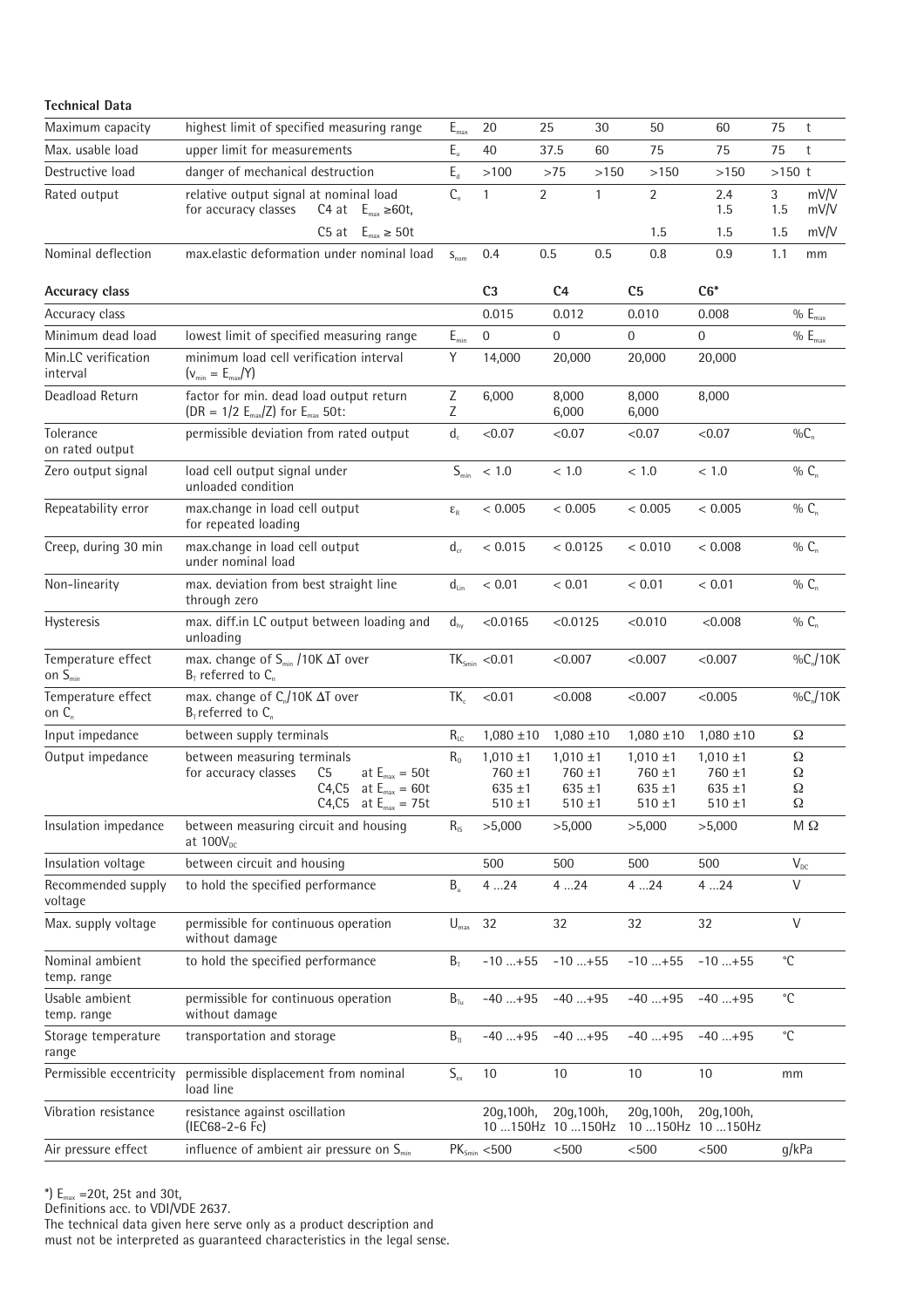

Dimensions in mm

### **Restoring force**

For each mm of movement that the top of the load cell shifts from the vertical axis, a horizontal restoring force of 1.55 % of the applied vertical load is generated.

## **Load cell housing construction**

Deep draw pulled housing, membrane and measuring element hermetically sealed, welded, filled with inert gas,

# **Material-Nr.**

1.4301 (DIN 17440),304 S15 (B.S.)

### **Order information**

### **Ingress Protection**

IP 68, IEC 529 /EN 60529: 1.5 m water column /10,000 h IP 69K, DIN 40 050: water under high pressure, steam cleaning Sealing equivalent to NEMA 6

## **Cable** robust, flexible, screened, sheath: TPE,

colour: green (for PR 6221/..E: colour: blue), diameter: 5 mm, 4 x AWG22 (0.35 mm<sup>2</sup>), length: 16 m

## **Bending radius** Fixed installation: ≥ 50mm

Flexible installation: ≥ 150mm

**Certificate of conformity** Feature: II 1G EEx ia IIC T6, II 1D IP65 T85 °C

Registration number: PTB 02 ATEX 2059, TÜV 03 ATEX 2301x

| <b>Type</b> | Nominal load $E_{\text{max}}$ | Version                        | Max. usable load $E_{\text{max}}$<br>(in % of E <sub>max</sub> ) | Destructive load<br>(in % of E <sub>max</sub> ) |
|-------------|-------------------------------|--------------------------------|------------------------------------------------------------------|-------------------------------------------------|
| PR6221/20t  | 20 <sub>t</sub>               | C3/C4/C5/C6<br>C3E/C4E/C5E/C6E | 200                                                              | > 500                                           |
| PR6221/25t  | 25t                           | C3/C4/C5/C6<br>C3E/C4E/C5E/C6E | 150                                                              | > 300                                           |
| PR6221/30t  | 30 <sub>t</sub>               | C3/C4/C5/C6<br>C3E/C4E/C5E/C6E | 200                                                              | > 500                                           |
| PR6221/50t  | 50 <sub>t</sub>               | C3/C4/C5<br>C3E/C4E/C5E        | 150                                                              | > 300                                           |
| PR6221/60t  | 60t                           | C3/C4/C5<br>C3E/C4E/C5E        | 125                                                              | > 250                                           |
| PR6221/75t  | 75t                           | C3/C4/C5<br>C3E/C4E/C5E        | 100                                                              | > 200                                           |

For professional applications further options and a wide range of additional mounting kits are available:

| <b>Type</b> | <b>Accessories</b> |                                                                                                                                 | <b>Order Number</b> |
|-------------|--------------------|---------------------------------------------------------------------------------------------------------------------------------|---------------------|
| PR6021/00N  |                    | Load and bottom disc Set of top and bottom load disc, tool steel, zinc plated, yellow chromated                                 | 9405 360 21001      |
| PR6021/01N  | Mounting Kit       | for PR 6221, including top and bottom load disc, zinc plated                                                                    | 9405 360 21011      |
| PR6021/08   | Cable Junction Box | Plastic cable junction box for PR 6221, including lightning protection circuit                                                  | 9405 360 21081      |
| PR6021/68   |                    | Cable Junction Box Ex S/S cable junction box for PR 6221 for the use in EEx i circuits in hazardous area<br>Zone $1, 2$ and $0$ | 9405 360 21682      |